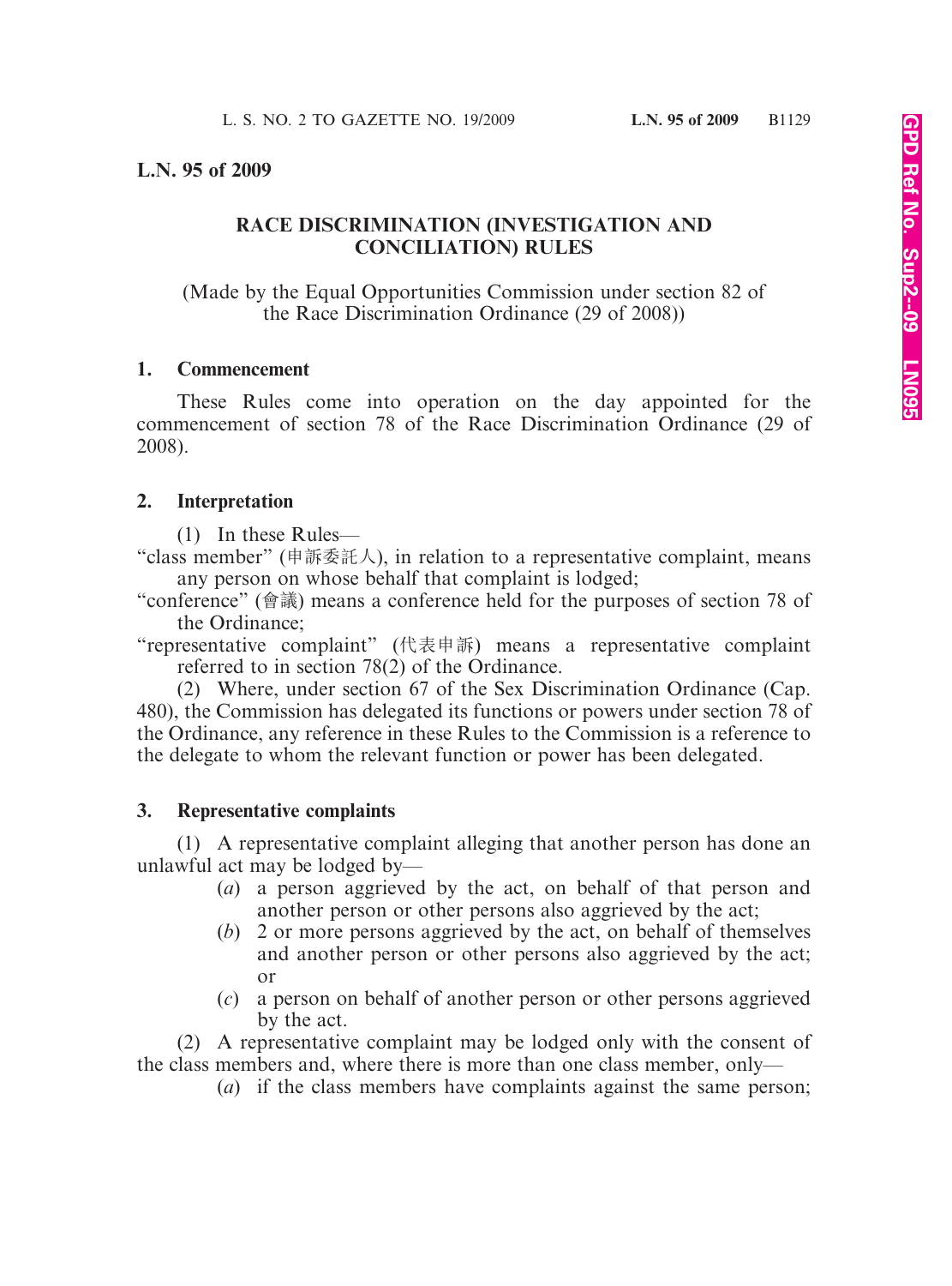- (*b*) if all the complaints are in respect of, or arise out of, the same, similar or related circumstances; and
- (*c*) if all the complaints give rise to a substantial common issue of law or fact.
- (3) A representative complaint must—
	- (*a*) describe or otherwise identify and state the number of class members;
	- (*b*) specify the nature of the complaints made on behalf of the class members; and
	- (*c*) specify the questions of law and fact that are common to the complaints of the class members.

## **4. Determination of representative complaints**

(1) The Commission may determine that any complaint lodged with it should not be a representative complaint.

(2) The Commission may make a determination under subsection (1) only if it is satisfied that it is in the interests of justice to do so for any of the following reasons—

- (*a*) the costs that would be incurred (whether by the Commission or class members) if the complaint were to continue as a representative complaint are likely to exceed the costs that would be incurred if each class member lodged a separate complaint;
- (*b*) the representative complaint will not provide an efficient and effective means of dealing with the complaints of the class members;
- (*c*) the complaint was not brought in good faith as a representative complaint; or
- (*d*) it is otherwise inappropriate that the complaints be pursued by means of a representative complaint.

## **5. Commission may require information**

(1) The Commission may, for the purposes of investigating into an act and in endeavouring to settle the matter to which the act relates, by notice in writing served on a person require that person to furnish such information as specified in the notice, and in the notice specify a place, time, period or date for furnishing such information.

(2) A person who, without reasonable excuse, refuses or fails to comply with a notice served on the person under subsection (1) commits an offence and is liable on conviction to a fine at level 4.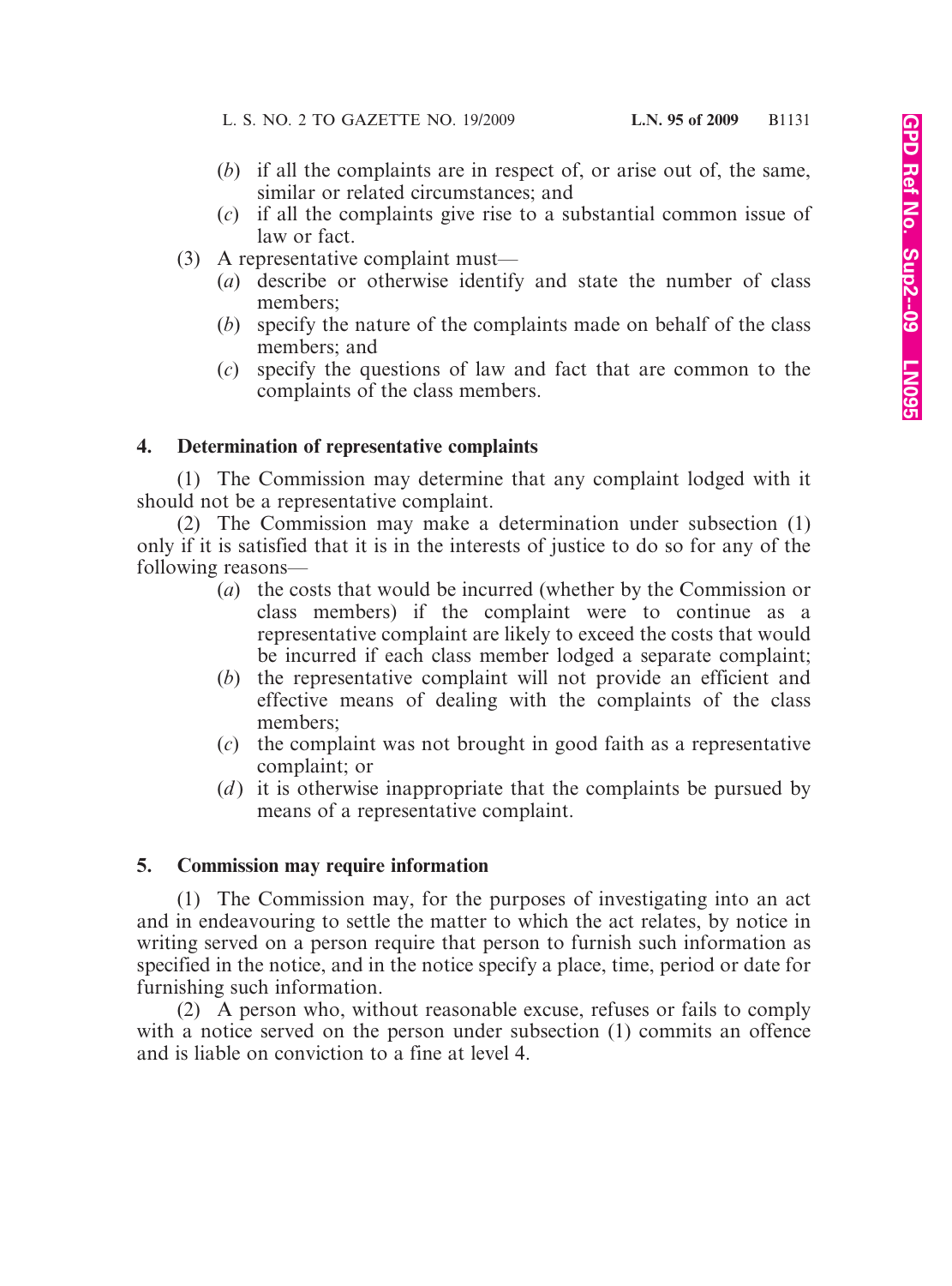## **6. Restriction on disclosure of information**

(1) The information furnished to the Commission by a person ("the informant") in response to a notice served on the informant under section 5 must not be disclosed by the Commission, any member of the Commission or a committee, any employee of the Commission, any conciliator, or any person who has been such a member, employee or conciliator, except—

- (*a*) with the informant's consent;
- (*b*) in the form of a summary or other general statement published by the Commission which does not identify the informant or any other person to whom the information relates;
- (*c*) in a report under section 8(4);
- (*d* ) to members of the Commission or a committee, employees of the Commission or conciliators or, so far as may be necessary for the proper performance of the functions of the Commission, to other persons; or
- (*e*) subject to section 78(6) of the Ordinance, for the purposes of any court proceedings.

(2) A person who discloses information in contravention of subsection (1) commits an offence and is liable on conviction to a fine at level 4.

## **7. Directions to attend conference**

(1) The Commission may, for the purposes of investigating into an act and in endeavouring to settle the matter to which the act relates, by notice in writing direct any person referred to in subsection (2) to attend a conference at a time and place specified in the notice.

(2) The persons the Commission may, under subsection (1), direct to attend a conference are—

- (*a*) any person, who in the opinion of the Commission is likely to be able to provide information relevant to the investigation; or
- (*b*) any person whose presence at the conference is, in the opinion of the Commission, likely to be conducive to the settlement of the matter.

(3) The Commission may pay the reasonable and necessary expenses of the journey to and from the place of the conference, of a person directed to attend under subsection (1).

(4) Where a body of persons, whether corporate or unincorporate, is directed to attend a conference under subsection (1), an officer or employee of that body may attend on behalf of that body.

(5) A person who, without reasonable excuse, refuses or fails to attend a conference as directed under subsection (1) commits an offence and is liable on conviction to a fine at level 4.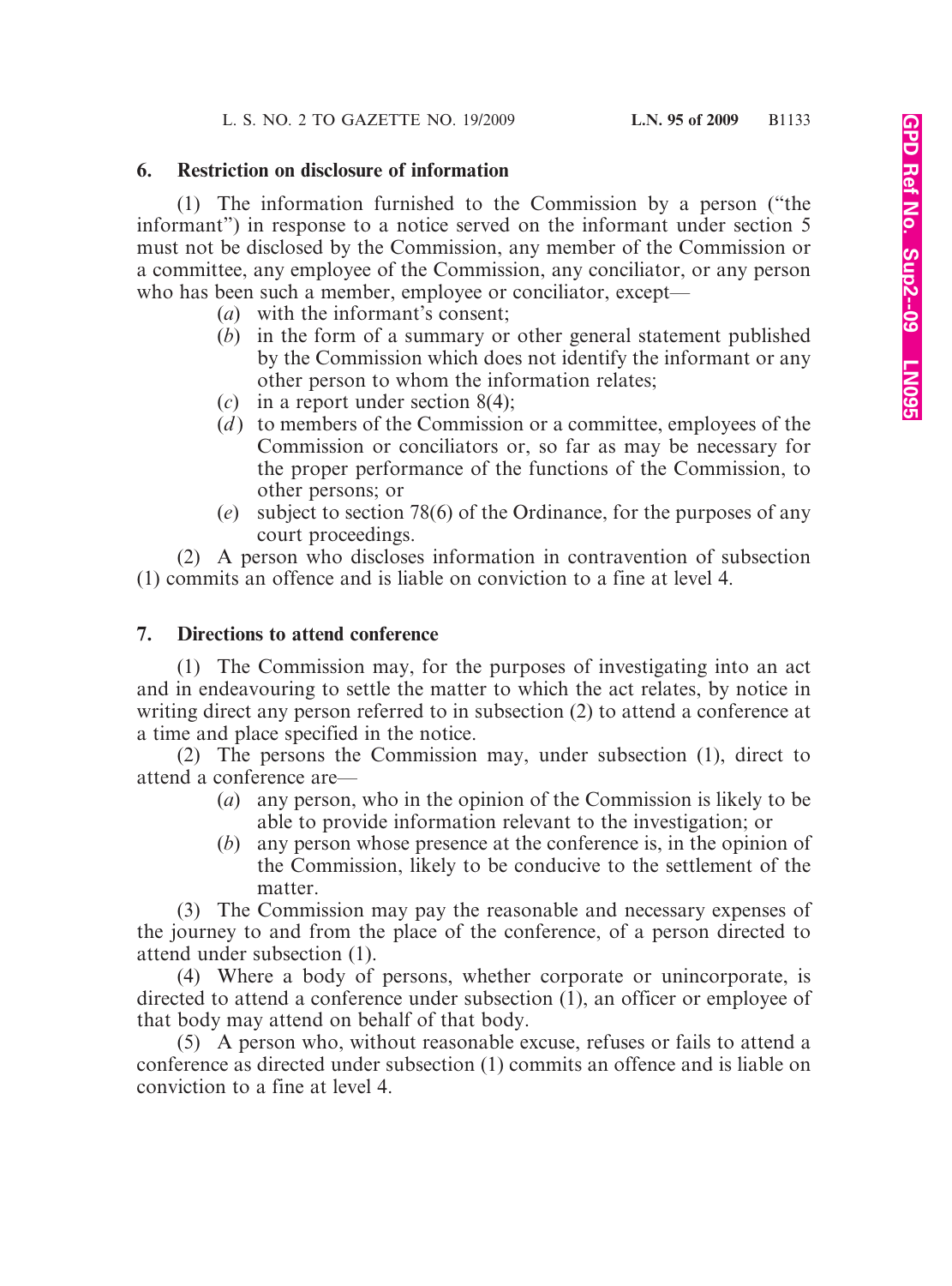### **8. Procedure at conference**

(1) A conference is to be held in private.

(2) The person presiding at a conference may determine its order of proceedings and the manner of conducting it.

- (3) Unless the person presiding at a conference consents—
	- (*a*) an individual is not entitled to be represented at the conference by another person (unless otherwise provided in any provision in the Disability Discrimination Ordinance (Cap. 487) which is applicable to the particular case);
	- (*b*) a body of persons, whether corporate or unincorporate, is not entitled to be represented at the conference by a person other than an officer or employee of that body.
- (4) Where the person presiding at a conference—
	- (*a*) is of the opinion that a matter cannot be settled by conciliation;
	- (*b*) has endeavoured to settle a matter by conciliation but has not been successful; or
	- (*c*) is of the opinion that the nature of a matter is such that it should be referred to the Commission,

the person must refer the matter to the Commission together with a report relating to any investigation made into the matter.

(5) A report for the purposes of subsection (4) must not include or describe anything said or done in the course of the conference.

> Raymond TANG Chairperson, Equal Opportunities Commission

30 April 2009

# **Explanatory Note**

The Race Discrimination Ordinance (29 of 2008) provides that the Equal Opportunities Commission ("the Commission") may, for the purposes of section 78, prescribe the persons who may lodge a representative complaint and the matters to be taken into account by the Commission in determining a complaint should not be a representative complaint, require persons to furnish information, restrict the disclosure of information so furnished, direct persons to attend conferences and regulate the procedure of such conferences.

2. Accordingly, the Commission in these Rules—